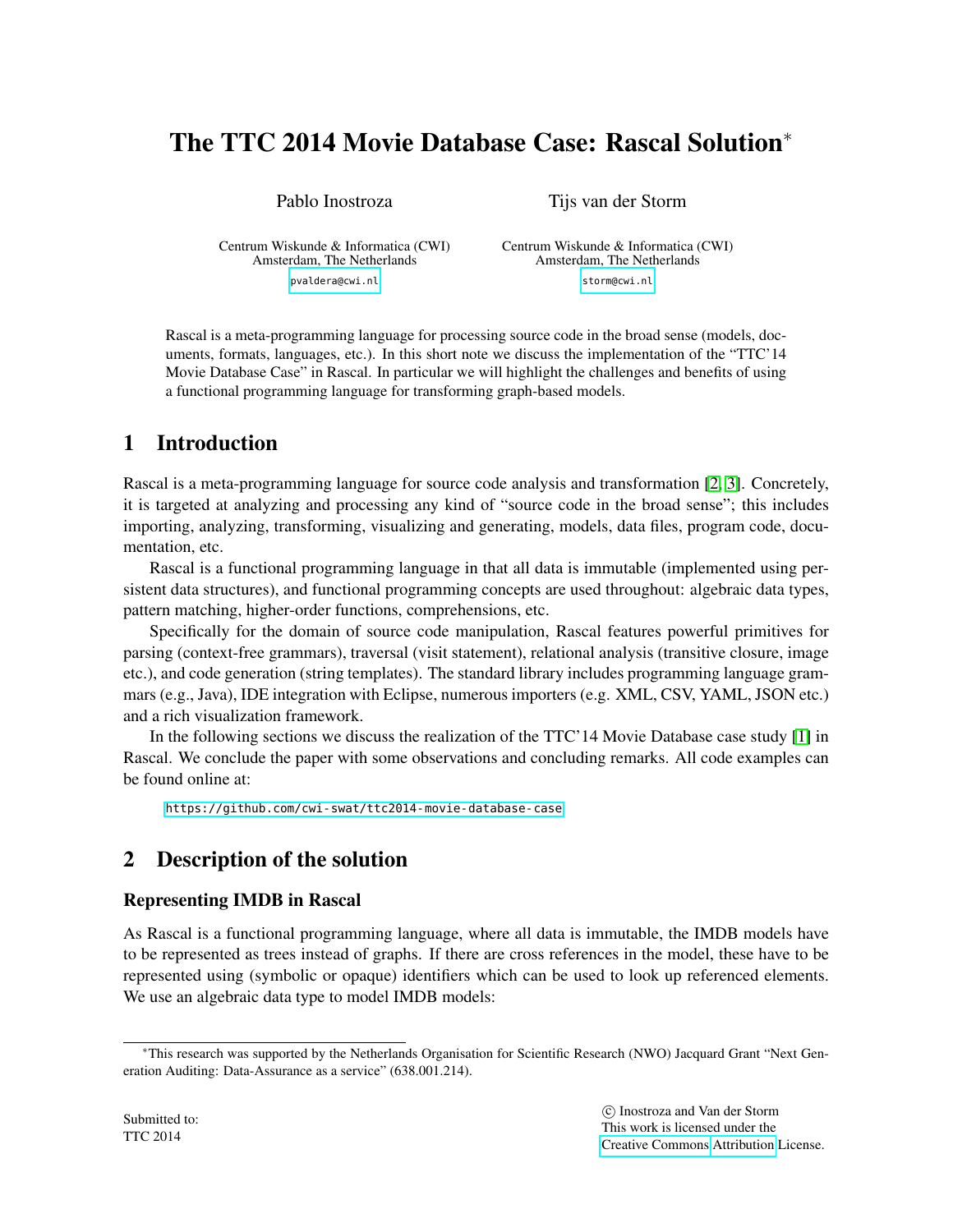```
data IMDB = imdb(map[Id, Movie] movies, map[Id, Person] persons,
                  set[Group] groups, rel[Id movie, Id person] stars);
data Movie = movie(str title, real rating, int year);
data Person = actor(str name) | actress(str name);
data Group = couple(real avgRating, Id p1, Id p2, set[Id] movies);
```
An IMDB model is constructed using the imdb constructor. It contains the set of movies, persons, groups and a relation stars encoding which movie stars which persons. Both movies and persons are identified using the opaque Id type. To model this identification, the movies and persons field of an IMDB model are maps from such identifiers to the actual movie resp. person. Movies and persons are simple values containing the various fields that pertain to them. The Group type captures couples as required in Task 2. A couple references two persons and a set of movies using the opaque identifiers Id.

#### Task 1: Synthesizing Test Data

Synthesizing test data creates values of the type IMDB as declared in the previous section. The process starts with an empty model (imdb((), (),  $\{\}$ ,  $\{\}$ ), and then consecutively merges it with test models for a value in the range 1,...,*n*. Each test model in turn consists of merging the negative and positive test model as discussed in the assignment. As an example, we list the creation of the positive test model:

```
IMDB createPositive(int i) = imdb(movies, people, {}, stars)
   when movies := ( j: movie("m<j>", toReal(j), 2013) | j <- [10*i..10*i+5] ),
         people := ( 10*i: actor("a<10*i>"), 10*i+1: actor("a<10*i+1>"),
                     10*i+2: actor("a<10*i+2>"), 10*i+3: actress("a<10*i+3>"),
                     10*i+4: actress("a<10*i+4>") ),
         stars := \{-10*i, 10*i>, -10*i, 10*it+1>, -10*it, 10*it+2>, -10*i, 10*it+3>,<10*i+1, 10*i>, <10*i+1, 10*i+1>, <10*i+1, 10*i+2>, <10*i+1, 10*i+3>,
                 <10*i+2, 10*i+1>, <10*i+2, 10*i+2>, <10*i+2, 10*i+3>,
                 <10*i+3, 10*i+1>, <10*i+3, 10*i+2>, <10*i+3, 10*i+3>, <10*i+3, 10*i+4>,
                 <10*i+4, 10*i+1>, <10*i+4, 10*i+2>, <10*i+4, 10*i+3>, <10*i+4, 10*i+4>};
```
The function uses map comprehensions to create the movies and people fields, and a binary relation literal to create the stars relation. It then simply returns a value containing all those fields.

#### Task 2: Adding Couples

Task 2 consists of enriching IMDB models with couples: pairs of persons that performed in the same movie, once or more often. This transformation is expressed by updating the couples field with the result of the function makeCouples:

```
public map[int, set[int]] computeCostars(rel[Id movie, Id person] stars, int n){
   map[int star, set[int] movies] moviesPerStar = toMap(invert(stars));
    map[int movie, set[int] stars] personsPerMovie = toMap(stars);
    return toMap({<m, p> |<m, p> <- stars, size(moviesPerStar[p])>=3, size(personsPerMovie[m])>=n});
}
set[Group] makeCouples(model:imdb(movies, persons, groups,stars)){
   map[int movie, set[int] stars] costars = computeCostars(stars, n);
```

```
<sup>1</sup>The syntax () indicates an empty map, whereas (1: "a", 2: "b") represents a map with keys 1,2 and values "a", "b".
```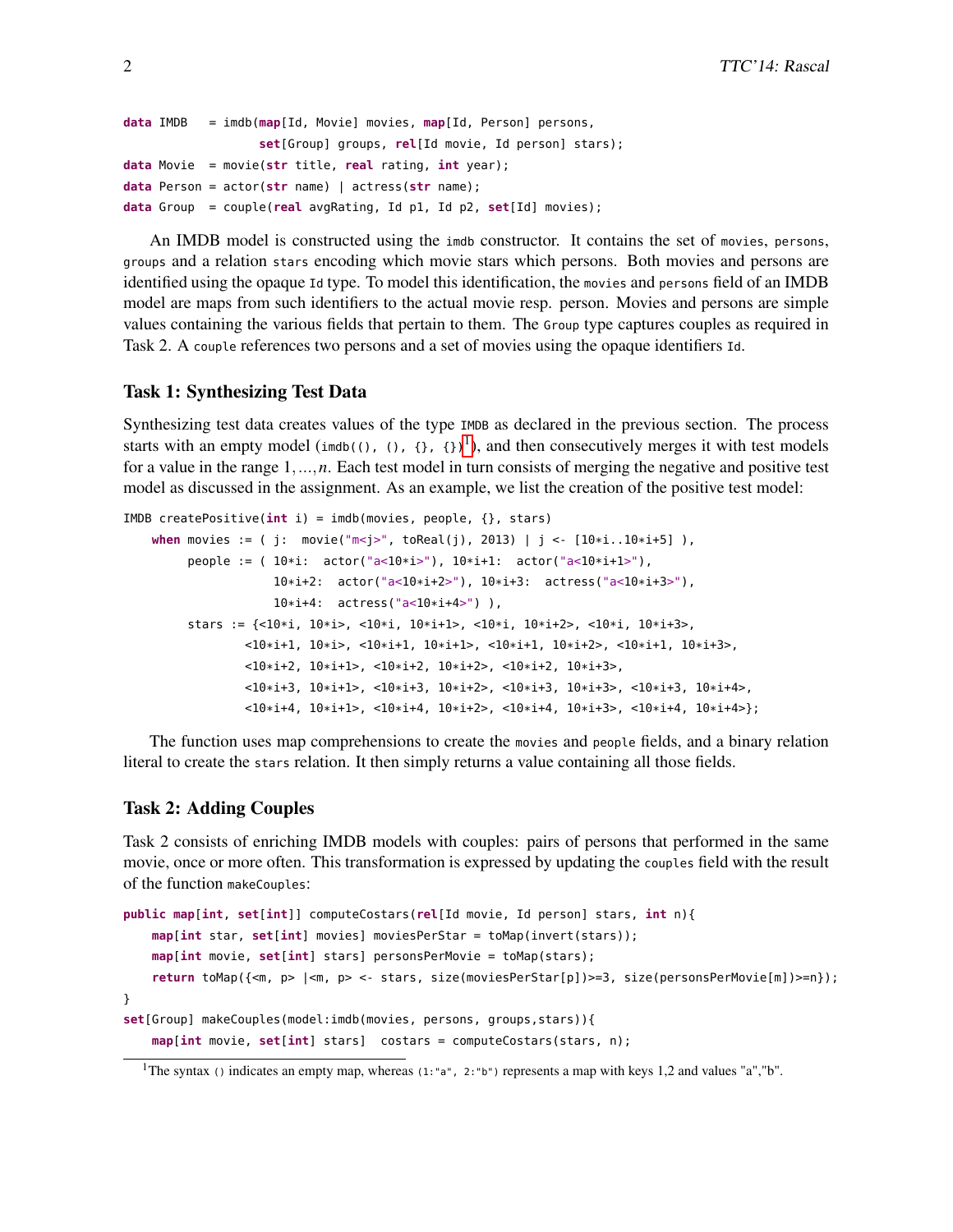```
map[tuple[int star1, int star2] couple, set[int] movies] couples = ();
    for (int movie <- costars, int s1 <- costars[movie], int s2 <- costars[movie], s1 < s2) {
       couples[<s1, s2>]?{} += {most}}
    return { couple(0.0, x, y, ms) | <x, y> <- couples, ms := couples[<x, y>], size(ms) >=3 };
}
```
The makeCouples function first converts the binary relation stars to a map (costars) from movie Id to set of person Ids, filtering out some irrelevant elements by calling the computecoStars function. The central for loop iterates over all movies and all combinations of two actors and adds the movie to a table maintaining the set of movies for all couples (a map taking tuples of person Ids to sets of movie Ids). The side condition s1 < s2 ensures we don't visit duplicate or self combinations. The question mark notation initializes a map entry with a default value, if the entry did not yet exist. In the final statement, a set of Groups is returned containing all couples which performed in 3 or more movies.

#### Task 3: Computing Average Ratings for Couples

As can be seen in the previous section, the average rating field of couples is initialized to 0.0. In this task we again transform an IMDB model, this time enriching each couple with its average rating of the movies the couple co-starred in. The following function performs this transformation:

```
IMDB addGroupRatings(IMDB m) = m[groups=gs]
  when gs := \{ g[avgRating = mean([ m.movies[x].rating ] x < - g.movies ] ) ] | g < - m.groups \};
```
The groups field of the model <sup>m</sup> is updated with a new set of groups, as created in the when-clause of the function. The new set of groups is created using a comprehension, updating the avgRating field of each group. The average is computed based on the list of ratings obtained from the movies contained in <sup>m</sup> that are referenced in the group <sup>g</sup>.

#### Extension Task 1: Top 15 Rankings

The object of the extension Task 1 is to compute top 15 rankings based on the average ratings or number of movies a couple participated in. To represent rankings, we first introduce the following type alias:

**alias** Ranking = **lrel**[**set**[Person] persons, **real** avgRating, **int** numOfMovies];

A ranking is an ordered relation (lrel) containing the co-stars, the average rating and the number of movies of a couple. To generate rankings in this type, we create a generic function that takes the number of entries (e.g., 15), an IMDB model, and a predicate function to determine ordering of groups. This last argument allows to abstract over what the ranking is based (e.g., average rating or number of movies).

```
Ranking rank(int n, IMDB m, bool(Group, Group) gt) =
    take(n, [<{m.persons[x] | x <- getPersons(g)}, g.avgRating, size(g.movies)>
             | Group g <- sort(m.groups, gt)]);
```
Again, this function employs a comprehension to create a ranking, iterating over the groups in the IMDB model, sorted according to the predicate gt. For each person in the group (extracted using getPersons), the actual person value is looked up in the model  $(m.person[x])$ . The take, size and sort functions are in the standard library of Rascal.

The actual top 15 rankings are then obtained as follows: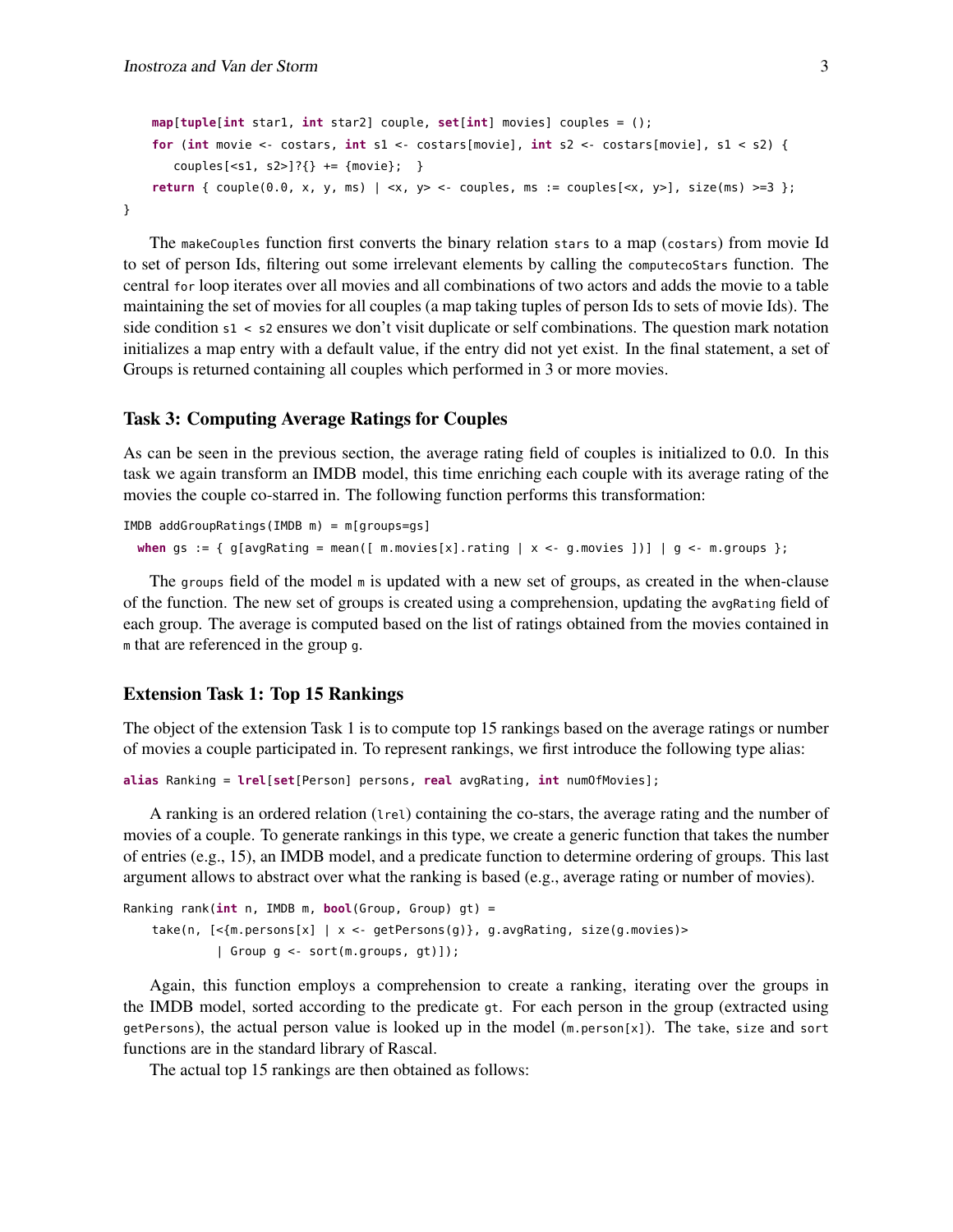```
Ranking top15avgRating(IMDB m) = rank(15, m, greaterThan(getRating));
Ranking top15commonMovies(IMDB m) = rank(15, m, greaterThan(getNumOfMovies));
```
The last argument to rank is constructed using a higher-order function, greaterThan, which constructs comparison functions on groups based on the argument getter function (i.e. getRating and getNumOfMovies). So in the first case, rank is called with a comparison predicate based on average ratings of groups, whereas in the second case, groups are ordered based on the number of shared movies in a group.

#### Extension Task 2: Generalizing groups to cliques

The extension task 2 consists of generalizing couples to arbitrarily sized cliques of people who co-starred in the same set of movies. A couple is a special case where the clique size is 2. To represent arbitrary cliques in the model, we modularly extended the Group data type (see Section 1.1) as follows:

```
data Group = clique(real avgRating, set[Id] persons, set[Id] movies);
```
This declaration states that the clique constructor is now a valid group value, in addition to couple.

Enriching an IMDB model with cliques follows the same pattern as enriching a model with couples. In fact the following function follows almost exactly the same structure as the function makeCouples described earlier:

```
set[Group] makeCliques(model:imdb(movies, persons, groups,stars), int n) {
     map[int movie, set[int] stars] costars = computeCostars(stars, n);
     map[set[int] clique, set[int] movies] cliques = ();
    for (Id movie <- costars, set[Id] s <- combinations(costars[movie], n)) {
      cliques[s]?\} += {most}return {clique(0.0, s, ms) | s \leftarrow cliques, ms := cliques[s], size(ms) \geq 3 };}
```
Instead of iterating over pairs of actors explicitly, we now iterate over all combinations of size *n* using the helper function combinations, which generates all combinations of size *n* taking elements from the set costars[movie].

**Extension Task 3 & 4** These are the same as Task 3 and Extension Task 1, respectively, but intended for cliques instead of couples. It is not necessary to address these new cases in particular, because the code is polymorphic over groups. Only in the case of Extension Task 4, the getPersons accessor has to be extended to accommodate the new clique constructor defined in Extension Task 2:

```
set[Id] getPersons(clique(_, set[Id] ps, _)) = ps;
```
## 3 Observations and Concluding Remarks

Rascal can be seen as a model-transformation system, but it has to be acknowledged that its functional nature poses certain challenges when compared to traditional model-transformation platforms:

• Since Rascal is based on immutable data, models have to be represented as (containment) trees with explicit cross-references. As a result, all model elements need to have an *identifier* and some transformations have to explicitly look up model elements, given their identity.